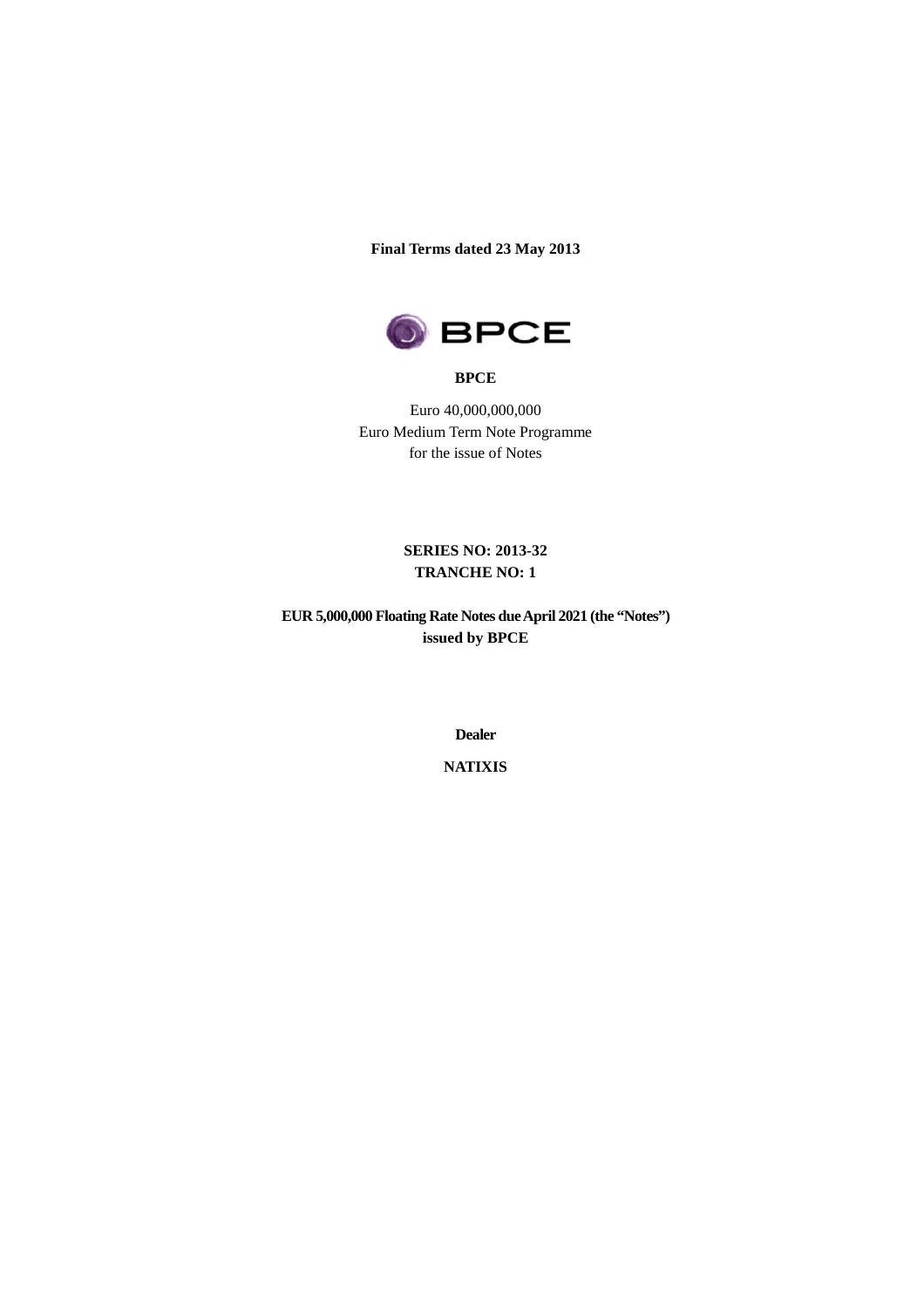#### **PART A – CONTRACTUAL TERMS**

Terms used herein shall be deemed to be defined as such for the purposes of the Conditions (the "**Conditions**") set forth in the Base Prospectus dated 26 November 2012 which received visa n°12-573 from the *Autorité des marchés financiers* (the "**AMF**") on 26 November 2012 and the Base Prospectus Supplements dated 22 February 2013, 26 March 2013, 13 May 2013 and 21 May 2013 which respectively received visa n°13-052 from the AMF on 22 February 2013, visa n°13-112 from the AMF on 26 March 2013, visa n°13-209 from the AMF on 13 May 2013 and visa n°13-225 from the AMF on 21 May 2013, which together constitute a base prospectus for the purposes of the Prospectus Directive (Directive 2003/71/EC) (the "**Prospectus Directive**") as amended (which includes the amendments made by Directive 2010/73/EU to the extent that such amendments have been implemented in a Member State of the European Economic Area).

This document constitutes the Final Terms of the Notes described herein for the purposes of Article 5.4 of the Prospectus Directive and must be read in conjunction with such Base Prospectus as so supplemented. Full information on the Issuer and the offer of the Notes is only available on the basis of the combination of these Final Terms and the Base Prospectus as so supplemented. The Base Prospectus and the Base Prospectus Supplements are available for viewing at the office of the Fiscal Agent or each of the Paying Agents and on the website of the AMF (www.amf-france.org) and copies may be obtained from BPCE, 50 avenue Pierre Mendès-France, 75013 Paris, France.

| 1. | Issuer:                                                   |                                             | <b>BPCE</b>                                                                                                                                                     |  |  |
|----|-----------------------------------------------------------|---------------------------------------------|-----------------------------------------------------------------------------------------------------------------------------------------------------------------|--|--|
| 2. | (i)                                                       | Series Number:                              | 2013-32                                                                                                                                                         |  |  |
|    | (ii)                                                      | Tranche Number:                             | 1                                                                                                                                                               |  |  |
|    | (iii)                                                     | Date on which the Notes become<br>fungible: | Not Applicable                                                                                                                                                  |  |  |
| 3. |                                                           | Specified Currency or Currencies:           | Euro ("EUR")                                                                                                                                                    |  |  |
| 4. | Aggregate Nominal Amount of Notes<br>admitted to trading: |                                             |                                                                                                                                                                 |  |  |
|    | (i)                                                       | Series:                                     | EUR 5,000,000                                                                                                                                                   |  |  |
|    | (ii)                                                      | Tranche:                                    | EUR 5,000,000                                                                                                                                                   |  |  |
| 5. | <b>Issue Price:</b>                                       |                                             | 100.00 per cent. of the Aggregate Nominal Amount                                                                                                                |  |  |
| 6. |                                                           | Specified Denomination(s):                  | EUR 100,000                                                                                                                                                     |  |  |
| 7. | (i)                                                       | Issue Date:                                 | 27 May 2013                                                                                                                                                     |  |  |
|    | (ii)                                                      | <b>Interest Commencement Date:</b>          | <b>Issue Date</b>                                                                                                                                               |  |  |
| 8. | <b>Interest Basis:</b>                                    |                                             | Three (3) month EURIBOR $+$ 0.75 per cent. Floating Rate<br>(further particulars specified below)                                                               |  |  |
| 9. | <b>Maturity Date:</b>                                     |                                             | 26 April 2021                                                                                                                                                   |  |  |
|    | 10. Redemption Basis:                                     |                                             | Subject to any purchase and cancellation or early<br>redemption, the Notes will be redeemed on the Maturity<br>Date at 100.00 per cent. of their nominal amount |  |  |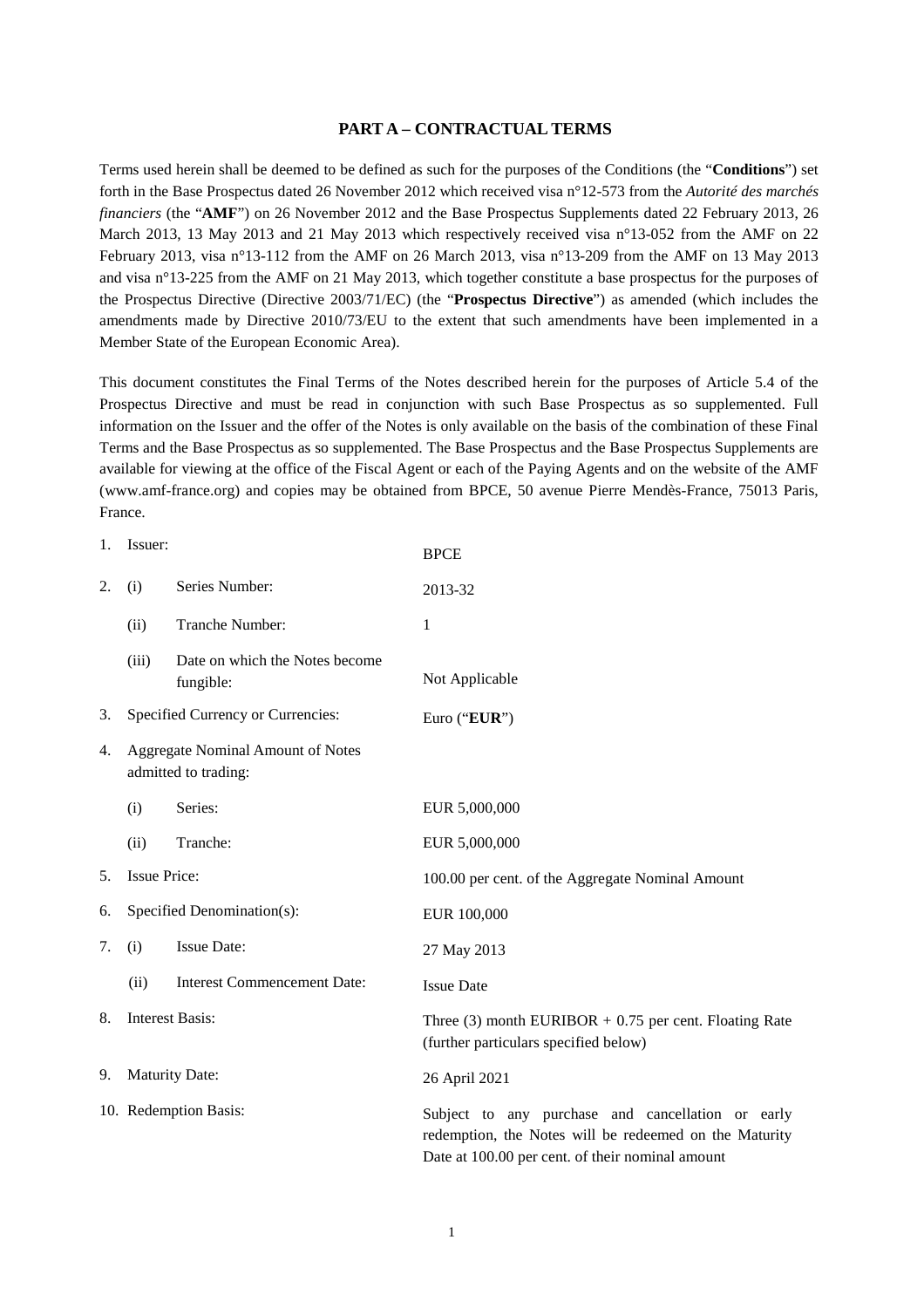| 11. Change of Interest Basis:                                                    | Not Applicable                                                                                                                                                           |
|----------------------------------------------------------------------------------|--------------------------------------------------------------------------------------------------------------------------------------------------------------------------|
| 12. Put/Call Options:                                                            | Not Applicable                                                                                                                                                           |
| Status of the Notes:<br>13. (i)                                                  | <b>Unsubordinated Notes</b>                                                                                                                                              |
| Dates of the corporate authorisations<br>(11)<br>for issuance of Notes obtained: | Decision of the Directoire of the Issuer dated 4 June 2012<br>and decision of Mr. Roland Charbonnel, Director Group<br>Funding and Investor Relations, dated 14 May 2013 |

# **PROVISIONS RELATING TO INTEREST (IF ANY) PAYABLE**

|                            | 14. Fixed Rate Note Provisions                                                                                                      | Not Applicable                                                                                                                                                                                                                                                                                                                          |  |  |  |
|----------------------------|-------------------------------------------------------------------------------------------------------------------------------------|-----------------------------------------------------------------------------------------------------------------------------------------------------------------------------------------------------------------------------------------------------------------------------------------------------------------------------------------|--|--|--|
|                            | 15. Floating Rate Note Provisions                                                                                                   | Applicable                                                                                                                                                                                                                                                                                                                              |  |  |  |
| (i)<br>Interest Period(s): |                                                                                                                                     | The period beginning on (and including) the Interest<br>Commencement Date and ending on (but excluding) the<br>First Interest Payment Date and each successive period<br>beginning on (and including) a Specified Interest Payment<br>Date and ending on (but excluding) the next succeeding<br>Specified Interest Payment Date.        |  |  |  |
|                            |                                                                                                                                     | For the avoidance of doubt, the Interest Period from (and<br>including) the Issue Date to (but excluding) 1 September<br>2013 will be long and the Interest Period from (and<br>including) 1 March 2021 to (but excluding) the Maturity<br>Date will be short.                                                                          |  |  |  |
| (ii)                       | Specified Interest Payment Dates:                                                                                                   | Interest payable quarterly in arrear on 1 March, 1 June, 1<br>September and 1 December in each year, starting on (and<br>including) the First Interest Payment Date up to (and<br>including) the Maturity Date, in each case subject to<br>adjustment in accordance with the Business Day<br>Convention set out in item $15(iv)$ below. |  |  |  |
| (iii)                      | First Interest Payment Date:                                                                                                        | 1 September 2013                                                                                                                                                                                                                                                                                                                        |  |  |  |
| (iv)                       | <b>Business Day Convention:</b>                                                                                                     | Modified Following Business Day Convention                                                                                                                                                                                                                                                                                              |  |  |  |
| (v)                        | <b>Interest Period Date:</b>                                                                                                        | Not Applicable                                                                                                                                                                                                                                                                                                                          |  |  |  |
| (vi)                       | <b>Business Centre(s):</b>                                                                                                          | Target                                                                                                                                                                                                                                                                                                                                  |  |  |  |
|                            | (vii) Manner in which the Rate(s)<br>of<br>Interest is/are to be determined:                                                        | <b>Screen Rate Determination</b>                                                                                                                                                                                                                                                                                                        |  |  |  |
|                            | (viii) Party responsible for calculating the<br>Rate(s) of Interest and/or Interest<br>Amount(s) (if not the Calculation<br>Agent): | <b>Natixis</b>                                                                                                                                                                                                                                                                                                                          |  |  |  |
| (ix)                       | <b>Screen Rate Determination:</b>                                                                                                   | Applicable                                                                                                                                                                                                                                                                                                                              |  |  |  |
|                            | - Reference Rate:                                                                                                                   | Three (3) month EURIBOR                                                                                                                                                                                                                                                                                                                 |  |  |  |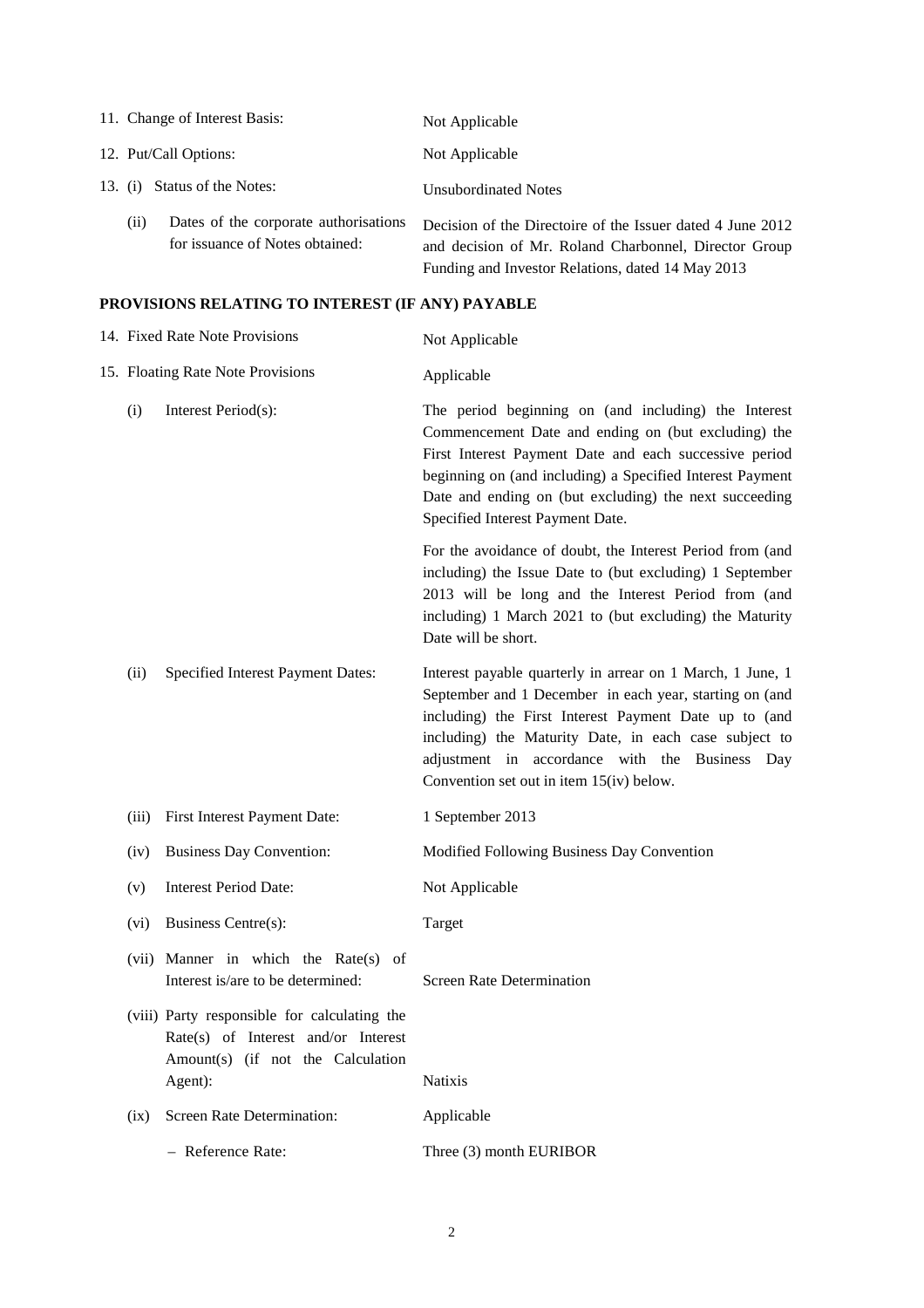|       |                                               | For the avoidance of doubt:                                                                                                                                                                                            |
|-------|-----------------------------------------------|------------------------------------------------------------------------------------------------------------------------------------------------------------------------------------------------------------------------|
|       |                                               | - For the first Interest Period beginning on (and including)<br>the Issue Date and ending on (but excluding) 1September<br>2013:                                                                                       |
|       |                                               | Interpolation between three $(3)$ month Euribor and four $(4)$<br>month Euribor                                                                                                                                        |
|       |                                               | - For the last Interest Period beginning on (and including)<br>the 1 March 2021 and ending on (but excluding) the<br><b>Maturity Date:</b><br>Interpolation between one (1) month Euribor and two (2)<br>month Euribor |
|       | - Interest Determination Date:                | 11.00 a.m. (Brussels time) two (2) TARGET Business<br>Days prior to the first day of each Interest Accrual Period                                                                                                      |
|       | - Relevant Screen Page:                       | <b>Reuters EURIBOR01</b>                                                                                                                                                                                               |
| (x)   | FBF Determination:                            | Not Applicable                                                                                                                                                                                                         |
| (xi)  | ISDA Determination:                           | Not Applicable                                                                                                                                                                                                         |
| (xii) | $Margin(s)$ :                                 | $+0.75$ per cent. per annum                                                                                                                                                                                            |
|       |                                               |                                                                                                                                                                                                                        |
|       | (xiii) Minimum Rate of Interest:              | Not Applicable                                                                                                                                                                                                         |
|       | (xiv) Maximum Rate of Interest:               | Not Applicable                                                                                                                                                                                                         |
|       | (xv) Day Count Fraction:                      | Actual/360, Adjusted                                                                                                                                                                                                   |
|       | 16. Zero Coupon Note Provisions               | Not Applicable                                                                                                                                                                                                         |
|       | 17. Inflation Linked Interest Note Provisions | Not Applicable                                                                                                                                                                                                         |
|       | PROVISIONS RELATING TO REDEMPTION             |                                                                                                                                                                                                                        |

|                | 18. Call Option                                                                                                                                                                                                                                         | Not Applicable |  |  |                                               |
|----------------|---------------------------------------------------------------------------------------------------------------------------------------------------------------------------------------------------------------------------------------------------------|----------------|--|--|-----------------------------------------------|
| 19. Put Option |                                                                                                                                                                                                                                                         | Not Applicable |  |  |                                               |
|                | 20. Final Redemption Amount of each Note:                                                                                                                                                                                                               | Denomination   |  |  | EUR 100,000 per Note of EUR 100,000 Specified |
|                | Inflation Linked Notes – Provisions relating<br>to the Final Redemption Amount:                                                                                                                                                                         | Not Applicable |  |  |                                               |
|                | 21. Early Redemption Amount                                                                                                                                                                                                                             |                |  |  |                                               |
| (i)            | Early Redemption Amount(s) of each<br>Note payable on redemption for EUR 100,000 per Note of EUR 100,000 Specified<br>taxation reasons (Condition $6(g)$ ), for Denomination<br>illegality (Condition $6(j)$ ) or on event<br>of default (Condition 9): |                |  |  |                                               |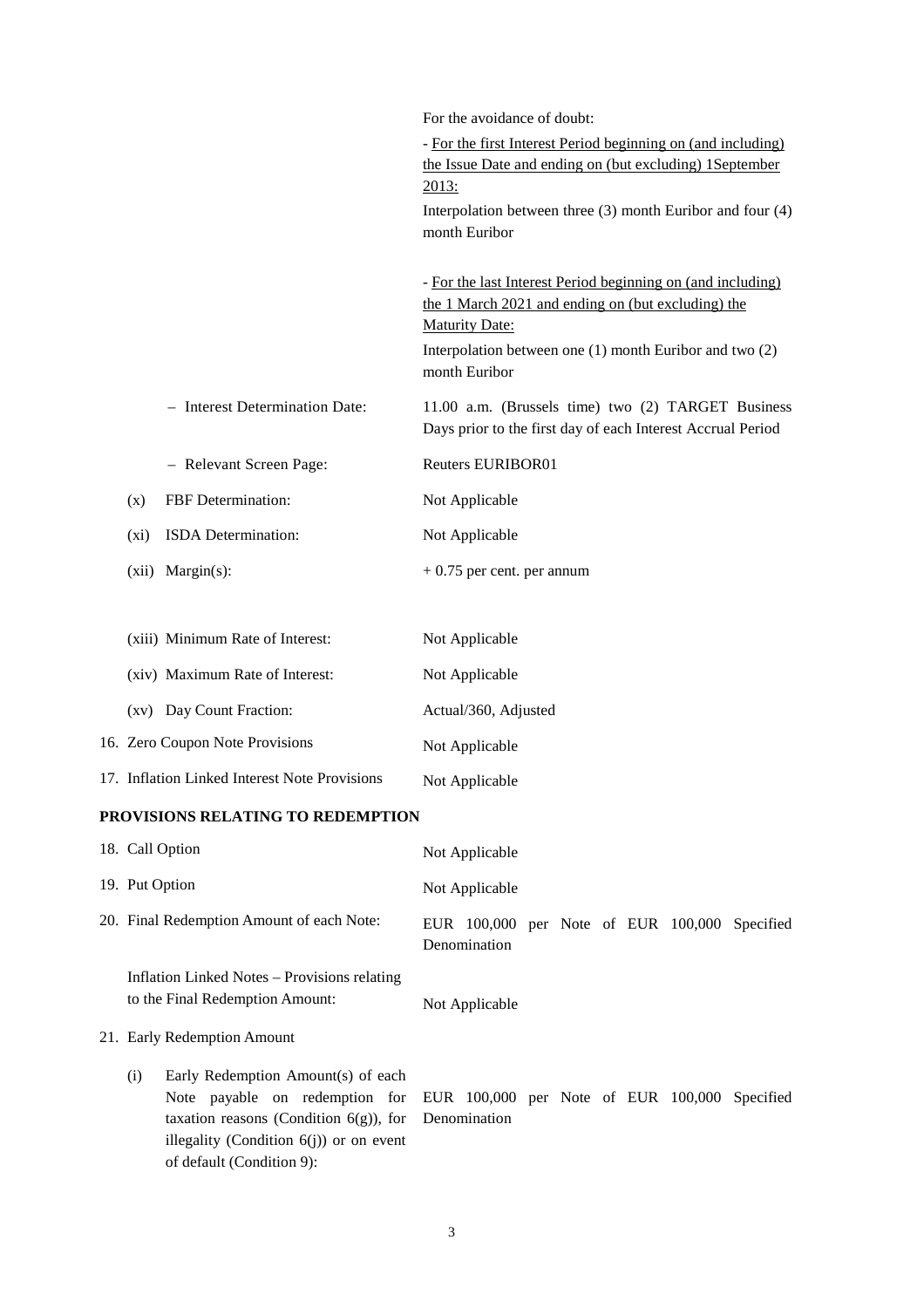| (i)   | Redemption for taxation reasons                                                                                 |                |  |  |
|-------|-----------------------------------------------------------------------------------------------------------------|----------------|--|--|
|       | permitted on days others than Interest                                                                          |                |  |  |
|       | Payment Dates (Condition $6(g)$ ):<br>N <sub>0</sub>                                                            |                |  |  |
| (iii) | Unmatured Coupons to become void<br>upon early redemption (Materialised<br>Bearer Notes only) (Condition 7(f)): | Not Applicable |  |  |

## **GENERAL PROVISIONS APPLICABLE TO THE NOTES**

| 22. Form of Notes: |                                                                                                                             | <b>Dematerialised Notes</b>                                                                                                                                                                                                                                                                                                           |  |  |
|--------------------|-----------------------------------------------------------------------------------------------------------------------------|---------------------------------------------------------------------------------------------------------------------------------------------------------------------------------------------------------------------------------------------------------------------------------------------------------------------------------------|--|--|
| (i)                | Form of Dematerialised Notes:                                                                                               | Bearer form (au porteur)                                                                                                                                                                                                                                                                                                              |  |  |
| (ii)               | <b>Registration Agent:</b>                                                                                                  | Not Applicable                                                                                                                                                                                                                                                                                                                        |  |  |
| (iii)              | Temporary Global Certificate:                                                                                               | Not Applicable                                                                                                                                                                                                                                                                                                                        |  |  |
| (iv)               | Applicable TEFRA exemption:                                                                                                 | Not Applicable                                                                                                                                                                                                                                                                                                                        |  |  |
|                    | 23. Financial Centre(s):                                                                                                    | Target                                                                                                                                                                                                                                                                                                                                |  |  |
|                    | 24. Talons for future Coupons or Receipts to be<br>attached to Definitive Notes (and dates on<br>which such Talons mature): | Not Applicable                                                                                                                                                                                                                                                                                                                        |  |  |
|                    | 25. Details relating to Instalment Notes: amount<br>of each instalment, date on which each<br>payment is to be made:        | Not Applicable                                                                                                                                                                                                                                                                                                                        |  |  |
|                    | 26. Redenomination provisions:                                                                                              | Not Applicable                                                                                                                                                                                                                                                                                                                        |  |  |
|                    | 27. Purchase in accordance with Article L.213-1<br>A and D.213-1 A of the French Code<br>monétaire et financier:            | Applicable                                                                                                                                                                                                                                                                                                                            |  |  |
|                    | 28. Consolidation provisions:                                                                                               | Not Applicable                                                                                                                                                                                                                                                                                                                        |  |  |
| 29. Masse:         |                                                                                                                             | Full Masse shall apply                                                                                                                                                                                                                                                                                                                |  |  |
|                    |                                                                                                                             | Name and address of the Representative:<br><b>BNP Paribas Securities Services</b><br>Global Corporate Trust<br>Les Grands Moulins de Pantin<br>9, rue du Débarcadère<br>93500 Pantin<br>France<br>represented by Mr. Sylvain Thomazo<br>Name and address of the alternate Representative:<br>Sandrine d'Haussy<br>69, avenue Gambetta |  |  |
|                    |                                                                                                                             | 94100 Saint Maur des Fosses<br>France                                                                                                                                                                                                                                                                                                 |  |  |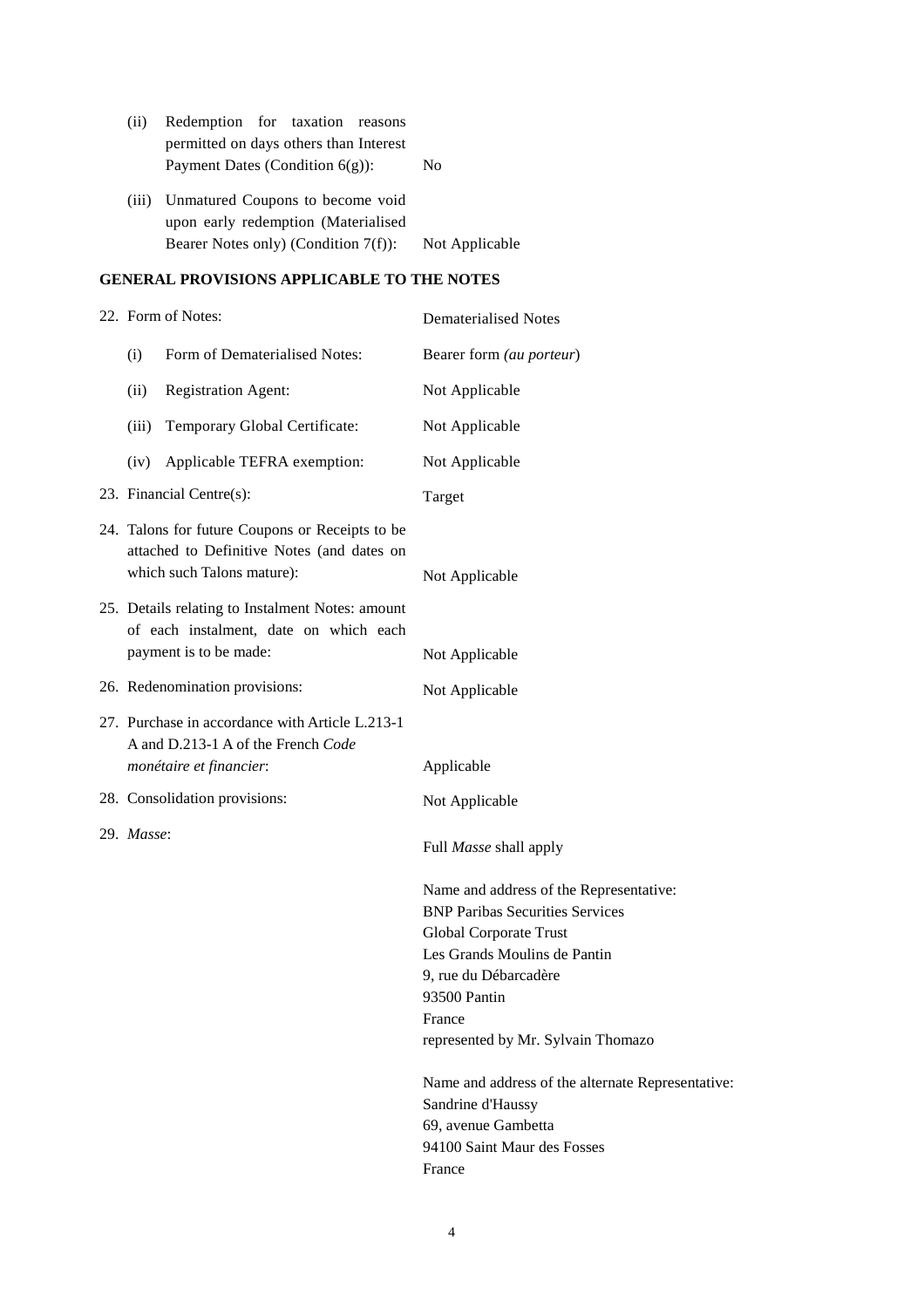The Representative will receive a remuneration of Euro 2,000 (excluding VAT)

#### **GENERAL**

30. The aggregate principal amount of Notes issued has been translated into Euro at the rate of  $\lbrack \bullet \rbrack$  producing a sum of: Not Applicable

#### **RESPONSIBILITY**

The Issuer accepts responsibility for the information contained in these Final Terms.

Signed on behalf of BPCE

Duly represented by:

Roland Charbonnel, Director Group Funding and Investor relations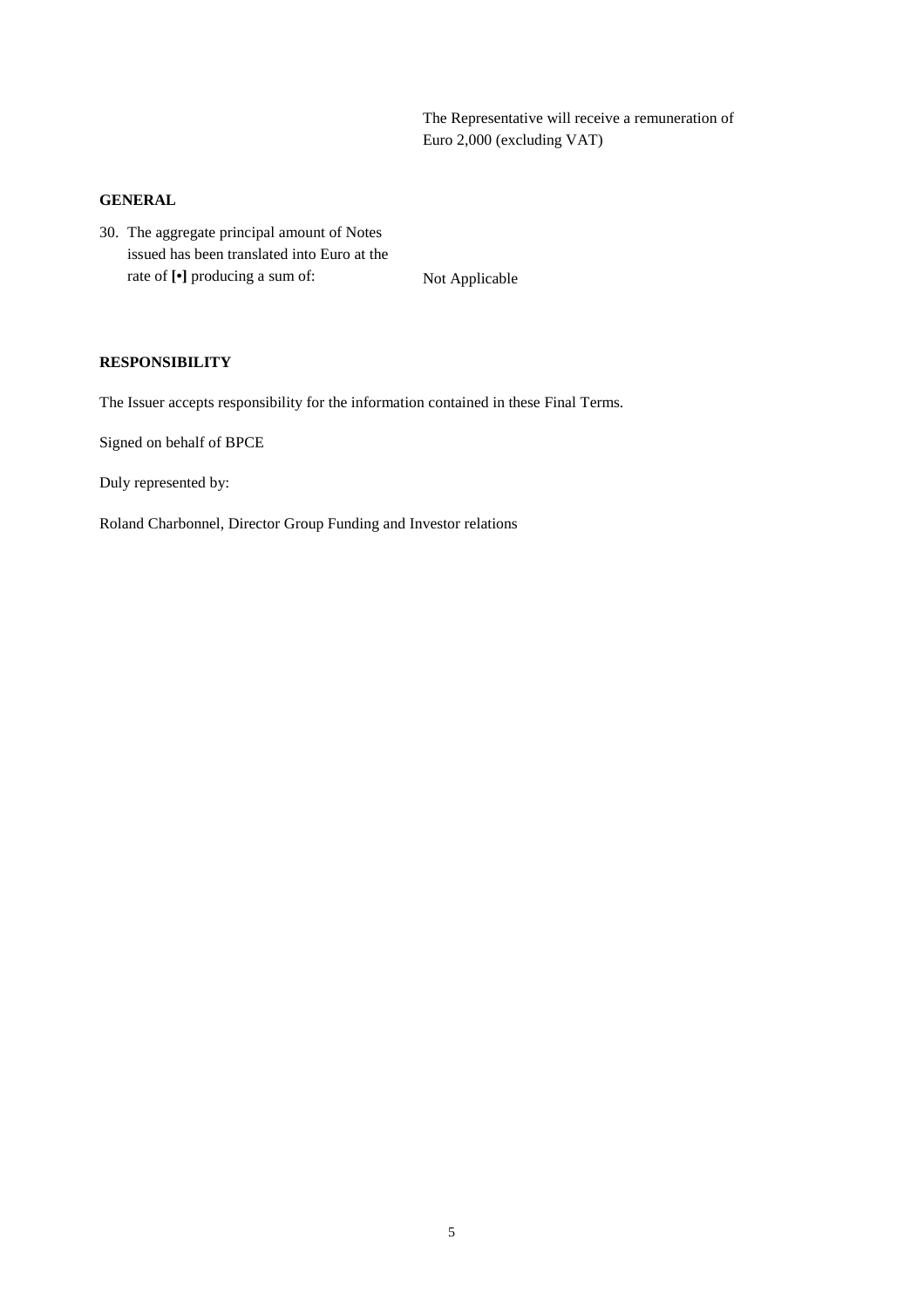### **PART B – OTHER INFORMATION**

#### **1. LISTING AND ADMISSION TO TRADING**

| (i) Listing and Admission to    | Application has been made by the Issuer (or on its behalf) for    |
|---------------------------------|-------------------------------------------------------------------|
| trading:                        | the Notes to be admitted to trading on Euronext Paris with effect |
|                                 | from $27$ May $2013$ .                                            |
| (ii) Estimate of total expenses |                                                                   |

related to admission to trading: EUR 4,450

### **2. RATINGS**

Ratings: Not Applicable

### **3. INTERESTS OF NATURAL AND LEGAL PERSONS INVOLVED IN THE ISSUE**

Save as discussed in "Subscription and Sale", so far as the Issuer is aware, no person involved in the offer of the Notes has an interest material to the offer.

#### **4. REASONS FOR THE OFFER, ESTIMATED NET PROCEEDS AND TOTAL EXPENSES**

| (i) Reasons for the offer:      | See "Use of Proceeds" wording in Base Prospectus |
|---------------------------------|--------------------------------------------------|
| (ii) Estimated net proceeds:    | EUR 4.988,000.00                                 |
| (iii) Estimated total expenses: | EUR 4.450                                        |

#### **5. HISTORIC INTEREST RATES**

Details of historic EURIBOR rates can be obtained from Reuters Screen EURIBOR01.

#### **6. OPERATIONAL INFORMATION**

| <b>ISIN</b> Code:                                                                                 |                                                                      | FR0011496538 |  |
|---------------------------------------------------------------------------------------------------|----------------------------------------------------------------------|--------------|--|
|                                                                                                   | Common Code:                                                         | 093534379    |  |
| Depositaries:                                                                                     |                                                                      |              |  |
| (i)                                                                                               | Euroclear France to act as<br>Central Depositary:                    | Yes          |  |
| (ii)                                                                                              | Depositary for<br>Common<br>Euroclear and Clearstream<br>Luxembourg: | $\rm No$     |  |
| Any clearing system(s) other than<br>Euroclear<br>and Clearstream,<br>Luxembourg and the relevant |                                                                      |              |  |